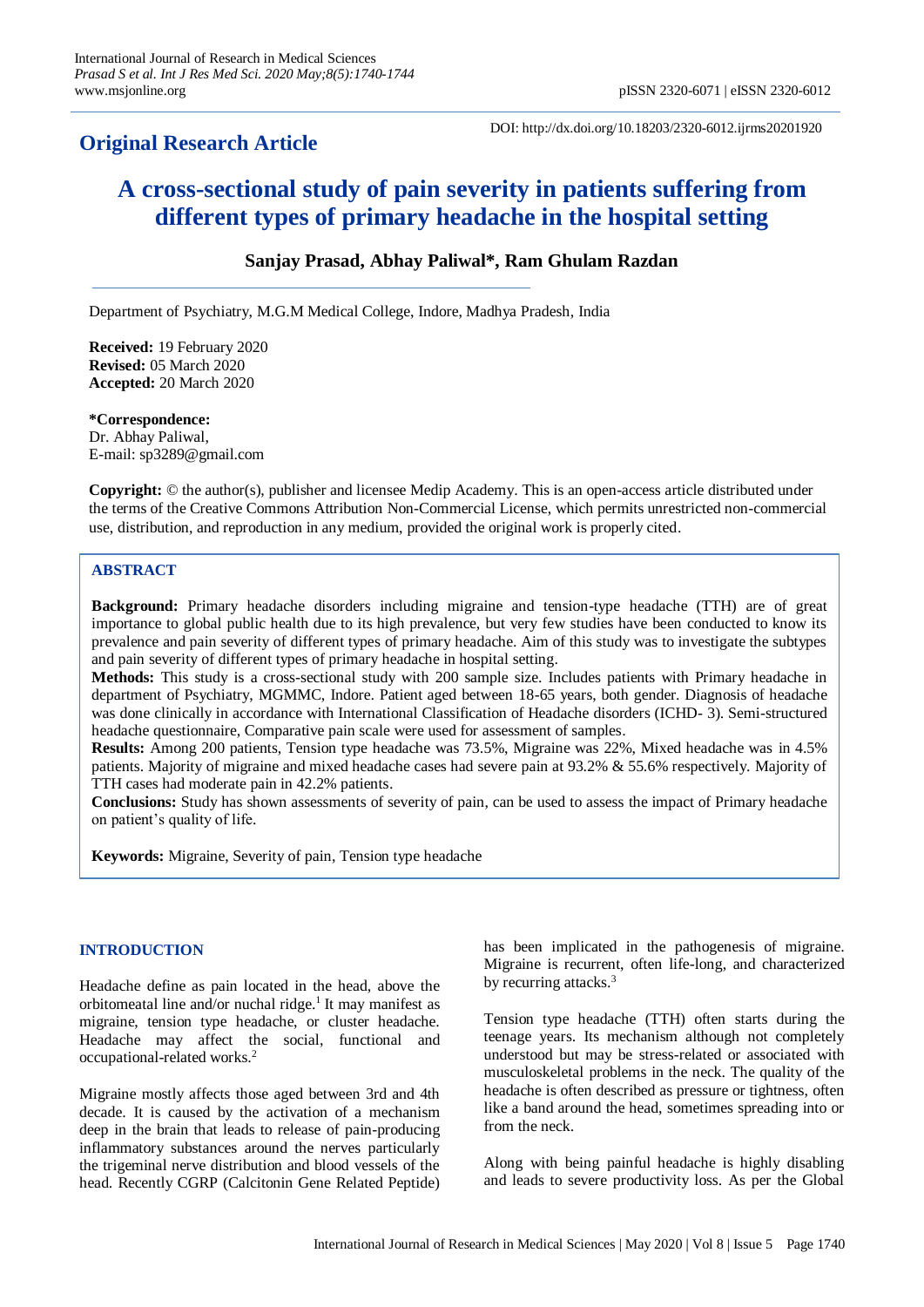Burden of Disease Study, updated in 2013, headache disorders collectively constituted to be third highest.<sup>3</sup>

In the present study, we analysed the prevalence of primary headaches and severity of pain of different types of headache.

#### **METHODS**

The present study was conducted at outpatient department (OPD) of Psychiatry, M.G.M Medical College, Indore. After obtaining the Institutional Review Board (scientific and ethical) approval, 200 subjects were included for study of prevalence and pain severity of different types of headache. Written informed consent was obtained from all participants after complete description of the study to the subjects. A detailed physical examination was done to rule out major medical or neurological illness. Evaluation of the samples was done as per procedure of methodology.

#### *Inclusion criteria*

Patients with headache in outpatient department of psychiatry, MGM, medical college, Indore, aged between 18-65 years, both gender, cooperative for interview and willing to give written, informed consent.

#### *Exclusion criteria*

Patient aged below 18 years and above 65 years, Patients not willing to give consent, uncooperative for interview, Secondary Headache, Any medical co-morbidity, Hypertension, hypothyroidism, hyperthyroidism, Cushing syndrome, diabetes mellitus, Presence of neoplasm, Pregnancy and lactation, patient taking anti-hypertensive drugs, steroid hormones, anabolic steroids, growth hormone, retinoid, antipsychotics, immunosuppressants and immunomodulatory agents, haemodialysis were excluded.

Subjects not meeting inclusion criteria were excluded from the study. A detailed assessment of the patients complaint was done on the basis of headache questionnaire and diagnosis was formulated clinically in accordance with International classification of headache disorders  $(ICHD - 3)<sup>1</sup>$  Afterwards Comparative pain scale (CPS) was used for assessment of severity of pain. Results were analysed using SPSS 23.

#### **RESULTS**

Primary headache had 33.3 years as mean age of onset. And had more females, married, Hindu religion, Illiterates, housewife, urban based samples (Table 1).

Majority of cases were suffering from Tension type headache (73.5%) while only 22.0% and 4.5% cases met the diagnosis of migraine and mixed headache respectively.

#### **Table 1: Sociodemographic variables of the patients suffering from primary headache.**

| Patients with primary headache (n=200)         |            |  |  |
|------------------------------------------------|------------|--|--|
| Age(mean) in years                             | 33.3 years |  |  |
| F : M                                          | 1.73       |  |  |
| Marital status in %                            |            |  |  |
| Married                                        | 75.5%      |  |  |
| Unmarried                                      | 24.0%      |  |  |
| Divorced                                       | 0.5%       |  |  |
| Religion in %                                  |            |  |  |
| Hindu                                          | 68.5%      |  |  |
| Muslim                                         | 31.5%      |  |  |
| <b>Education in %</b>                          |            |  |  |
| <b>Illiterate</b>                              | 24.0%      |  |  |
| Primary (5th)                                  | 13.0%      |  |  |
| Middle (8th)                                   | 15.0%      |  |  |
| High school                                    | 14.0%      |  |  |
| Inter                                          | 14.5%      |  |  |
| Diploma/Graduate/Post graduate<br>Professional | 19.5%      |  |  |
| Occupation                                     |            |  |  |
| Housewife                                      | 56.0%      |  |  |
| Private job                                    | 29.0%      |  |  |
| Labour                                         | 15.0%      |  |  |
| <b>Community</b>                               |            |  |  |
| Urban                                          | 64.5%      |  |  |
| Semi urban                                     | 24.5%      |  |  |
| Rural                                          | 11.0%      |  |  |

The cases had a mean of CPS score 6.14±2.46. The maximum score was 10 respectively while minimum score was 1.

The TTH cases had a mean of CPS score 5.53±2.50. The Migraine cases had a mean of CPS score 8.04±1.18. The Mixed headache had a mean of CPS score 6.77±1.39.

Majority of cases had Severe pain (48.5%) with only 34.5% and 17.0% cases had Moderate pain and Mild pain respectively.

Majority of TTH cases had moderate pain at 42.2% while 34.7% and 23.1% cases had severe pain and mild pain respectively.

Majority of Migraine cases had severe pain at 93.2% while 6.8% cases had moderate pain.

Majority of Mixed headache cases had severe pain in 55.6% cases while 44.4% cases had moderate pain.

There were statistically significant differences between the mean of cps score of different types of headache Pvalue <0.05, migraine cases had severe pain, while TTH cases had moderate pain and Mixed headache cases also had severe pain, but less severe than migraine cases.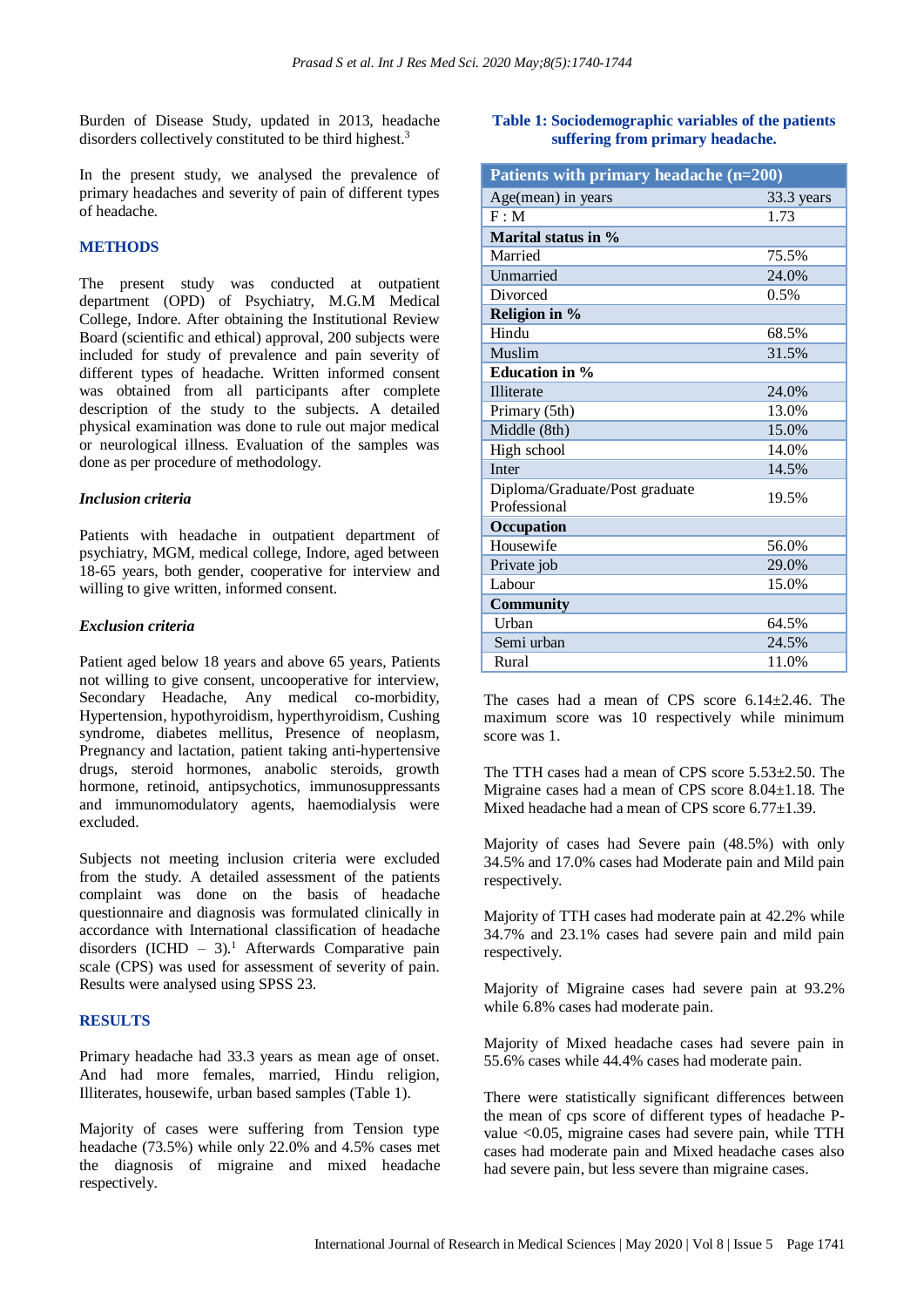#### **DISCUSSION**

In this study prevalence rate of tension-type headache was 73.5%, Migraine was 22% and Mixed headache was 4.5%. (Table 2).

#### **Table 2: Description of different types of headache.**

| <b>Types of headache</b> | No.  | <b>Percent</b> |
|--------------------------|------|----------------|
| <b>TTH</b>               | 147  | 73.5%          |
| Migraine                 |      | 22.0%          |
| TTH with migraine        |      | 4.5%           |
| Total                    | 200- | 100.0%         |

#### **Table 3: Description of comparative pain scale score.**

| No.            | <b>200</b> |
|----------------|------------|
| Minimum        |            |
| Maximum        | 10         |
| Mean           | 6.14       |
| Std. Deviation | 2.46       |

#### **Table 4: Description of comparative pain scale score in different types of headache.**

|                                    | <b>Types of headache</b>    |                       |         |
|------------------------------------|-----------------------------|-----------------------|---------|
| Comparative<br>pain scale<br>score | <b>TTH</b>                  | Mean                  | 5.5306  |
|                                    |                             | <b>Std. Deviation</b> | 2.50563 |
|                                    |                             | Minimum               | 1.00    |
|                                    |                             | Maximum               | 10.00   |
|                                    | Migraine                    | Mean                  | 8.0455  |
|                                    |                             | <b>Std. Deviation</b> | 1.18035 |
|                                    |                             | Minimum               | 5.00    |
|                                    |                             | Maximum               | 10.00   |
|                                    | <b>TTH</b> with<br>Migraine | Mean                  | 6.7778  |
|                                    |                             | Std. Deviation        | 1.39443 |
|                                    |                             | Minimum               | 4.00    |
|                                    |                             | Maximum               | 8.00    |

This finding is similar to the 78% and 86% reported by Rasmussen and Russell, respectively for TTH.<sup>4,5</sup> However, the distribution for TTH in our study was much higher than the 47.7% documented by Quesada and Rodrıguez et al, in Zimbabwe, 25.5% by Quesada-V'azquez et al.<sup>6</sup> In Cuba, and 11.2% reported in Oman by D. Deleu et al.<sup>7,8</sup> It there has been wide variations and differences in the epidemiology of tension-type headache and migraine and mixed headache across different cultures.

These variations may result from differences in study population, inclusion or exclusion of cases of infrequent episodic TTH, study design, overlap with probable migraine, cultural and environmental differences, or even genetic factors. This variation can be also link between the restriction of sample size to the hospital only and it might be possible that the subjects reporting for headache management predominantly from TTH group. These subjects of the sample may not represent the epidemiological presentation of community. Primary headache may be due to poor self-rated health, inability to relax after work, and sleeping few hours per night Oshinaike et al, Almesned et al, Lampl et al, shows similar distribution. In this study Mixed headache was 4.5% which is lower than previous study by Aich et al, due to small sample size of this study. $9-12$ 

In this study the cases had a mean of CPS score 6.14±2.46. (Table 3). The TTH cases had a mean of CPS score 5.53±2.50 while migraine cases had a mean of CPS score 8.04±1.18 and Mixed headache had a mean of CPS score 6.77±1.39. (Table 4).

On comparing the severity of different types of headache on the basis of CPS score, we found most of the cases had Severe pain (48.5%) with only 34.5% and 17.0% cases had Moderate pain ad Mild pain respectively. (Table 5). Most of migraine and mixed headache cases had severe pain at 93.2% and 55.6% respectively, while most of TTH cases had moderate pain at 42.2%. (Table 6), Wei et al, Chowdhury et al, Loder et al, Momayyezi et al, found resembling results in their studies.13-16

#### **Table 5: Description of severity of pain.**

| Severity of pain | N   | <b>Percent</b> |
|------------------|-----|----------------|
| Mild pain        | 34  | 17.0%          |
| Moderate pain    | 69  | 34.5%          |
| Severe pain      | 97  | 48.5%          |
| Total            | 200 | 100.0%         |

A distillate of the currently available data does however suggest that pericranial myofascial mechanisms probably are of importance in episodic tension-type headache, whereas sensitization of pain pathways in the central nervous system resulting from prolonged nociceptive stimuli from pericranial myofascial tissues seems to be responsible for the conversion of episodic to chronic tension-type headache.

The model proposed by Bendtsen, Is attractive for its simplicity but needs to be worked upon further. Clearly, source of this peripheral nociception, remains to be identified and ways to prevent the central sensitization may provide the tools to manage these difficult to treat patients. Chowdhury et al.<sup>14</sup>

Other cause may be that pain perception and modulation may be influenced by pain frequency. A prior longitudinal population study indicated that the lowered Pain perception threshold in primary headache was the result of the chronic pain condition not the Cause. Ashina et al. $17$ 

The mean of CPS score (Table 7) varied within different categories of primary headache statistically which was significant (p value is  $<0.05$ ).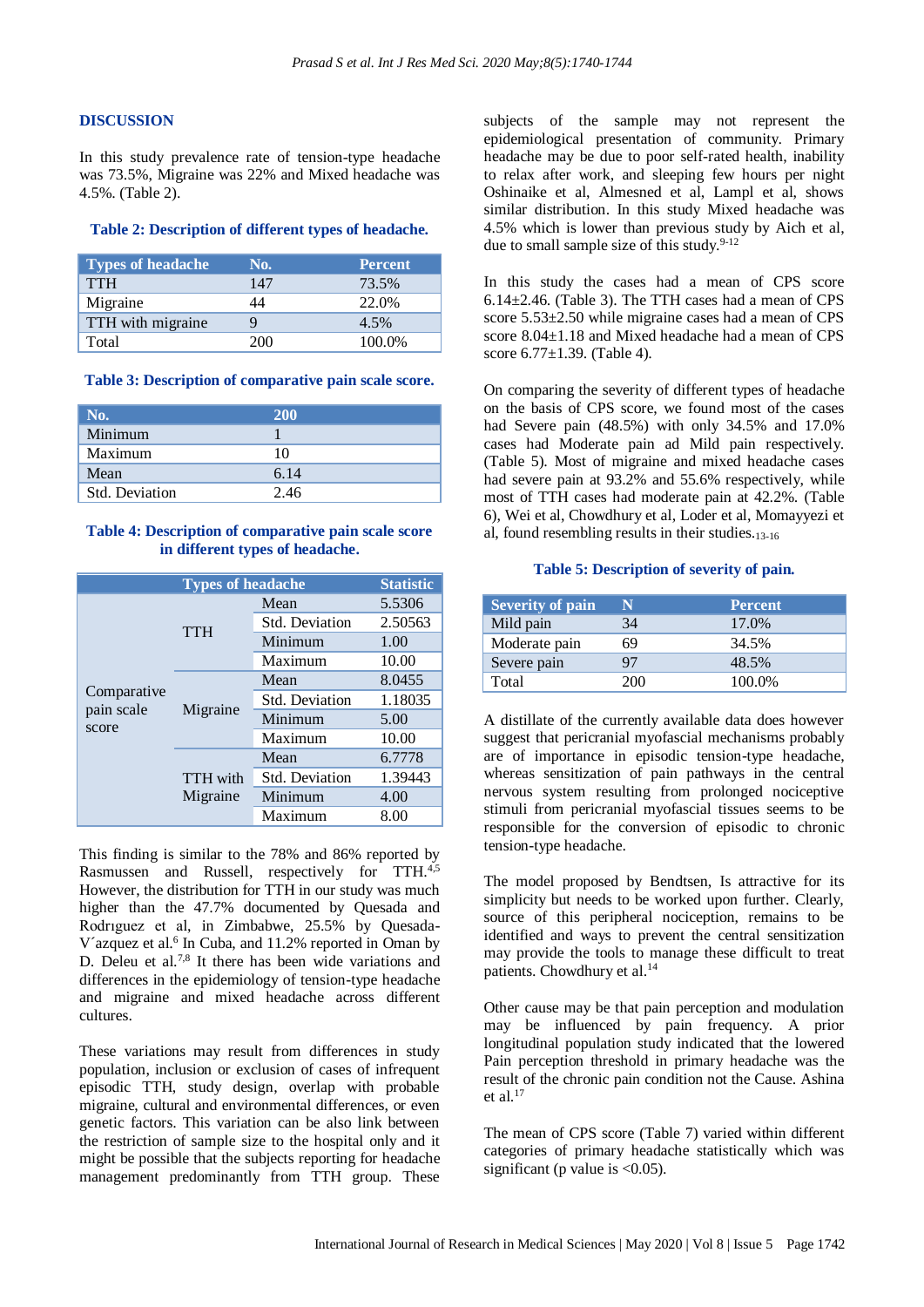Most of migraine and mixed headache cases had severe pain, the mean of CPS score was 8.1 and 7 respectively, while most of TTH cases had moderate pain the mean of CPS score was 5.5. These findings are similar to the findings of Wei et al, Chowdhury et al, Loder et al, Momayyezi M et al. 14-16

#### **Table 6: Description of severity of pain of different types of headache.**

|                         |                            |            |                 |                          | <b>Total</b> |  |
|-------------------------|----------------------------|------------|-----------------|--------------------------|--------------|--|
| <b>Severity of pain</b> |                            | <b>TTH</b> | <b>Migraine</b> | <b>TTH</b> with migraine |              |  |
| Mild                    | Count                      | 34         | $\theta$        | $\theta$                 | 34           |  |
| pain                    | % within types of headache | 23.1%      | $0.0\%$         | $0.0\%$                  | 17.0%        |  |
| Moderate                | Count                      | 62         |                 |                          | 69           |  |
| pain                    | % within types of headache | 42.2%      | 6.8%            | 44.4%                    | 34.5%        |  |
| Severe                  | Count                      | 51         | 41              |                          | 97           |  |
| pain                    | % within types of headache | 34.7%      | 93.2%           | 55.6%                    | 48.5%        |  |
| Total                   | Count                      | 147        | 44              | Q                        | 200          |  |
|                         | % within types of headache | 100.0%     | 100.0%          | 100.0%                   | 100.0%       |  |

#### **Table 7: Comparison of mean of CPS score of different types of headache.**

| <b>CPS</b> score                       | <b>Mean</b> | -к            | Sig.  |
|----------------------------------------|-------------|---------------|-------|
| Between different types<br>of headache |             | 78.343 16.443 | 0.000 |

#### **CONCLUSION**

In conclusion, this study has demonstrated that out of all three types of primary headache, there was a very high prevalence of tension-type headache. The present study reaffirms that majority of patients with migraine and mixed headache had severe pain, while majority of patients with tension type headache had moderate pain. Screening the severity of pain of the patients of primary headache and the well-timed intervention will improve the quality of life of patients.

Limitations are small sample size and samples were recruited only from an outpatient department of psychiatry, of MGM, medical college which could increase the bias. Future studies with larger sample size, longitudinal design are warranted as per our conclusions which would shed further light on the severity of pain of different types of primary headaches.

*Funding: No funding sources Conflict of interest: None declared Ethical approval: The study was approved by the Institutional Ethics Committee*

#### **REFERENCES**

1. Headache Classification Committee of the International Headache Society, The International Classification of Headache Disorders. Cephalalgia. 2018; 38 (3rd ed): 1-211. Available at: https://ichd-3.org/wp-content/uploads/2018/01/TheInternational-Classification-of-Headache-Disorders-3rd-Edition-2018.pdf.

2. Headache disorders Fact sheet N°277. October 2012. Archived from the original on 16 February 2016.

Available at: https://www.who.int/en/newsroom/fact-sheets/detail/headache-disorders. Accesses 15 February 2016.

- 3. WHO- https://www.who.int/news-room/factsheets/detail/headache-disorders Available at https://www.who.int/news-room/factsheets/detail/headache-disorders?
- 4. Rasmussen BK. Epidemiology of headache. Cephalalgia. 1995 Feb;15(1):45-68.
- 5. Russell MB, Levi N, Šaltyte-Benth J, Fenger K. Tension type headache in adolescents and adults: a population based study of 33,764 twins. European J Epidemiol. 2006;21(2):153-60.
- 6. Quesada-Vázquez AJ, Rodríguez-Santana N. The prevalence of primary headaches in the working population at a psychiatric hospital in Zimbabwe. Revista de Neurología. 2006;43(3):129-31.
- 7. Quesada-Vázquez AJ, Contreras-Maure LJ, Álvarez-Aliaga A, Traba-Tamayo ER. Prevalence of primary headaches in a rural population in Cuba, Revista de Neurologia. 2009;49(3):131-5.
- 8. Deleu D, Khan MA, Al Shehab TAH. Prevalence and clinical characteristics of headache in a rural community in Oman. Headache. 2002;42(10)963- 73.
- 9. Oshinaike O, Ojo O, Okubadejo N, Ojelabi O, Dada A. Primary Headache Disorders at a Tertiary Health Facility in Lagos, Nigeria: Prevalence and 178Consultation Patterns. BioMed Res Inter. 2014:2014,
- 10. Almesned IS, Alqahtani NG, Alarifi JA, Alsaawy TN, Agha S, Alhumaid MA. Prevalence of primary headache among medical students at King Saud bin Abdulaziz University for Health Sciences, Riyadh,